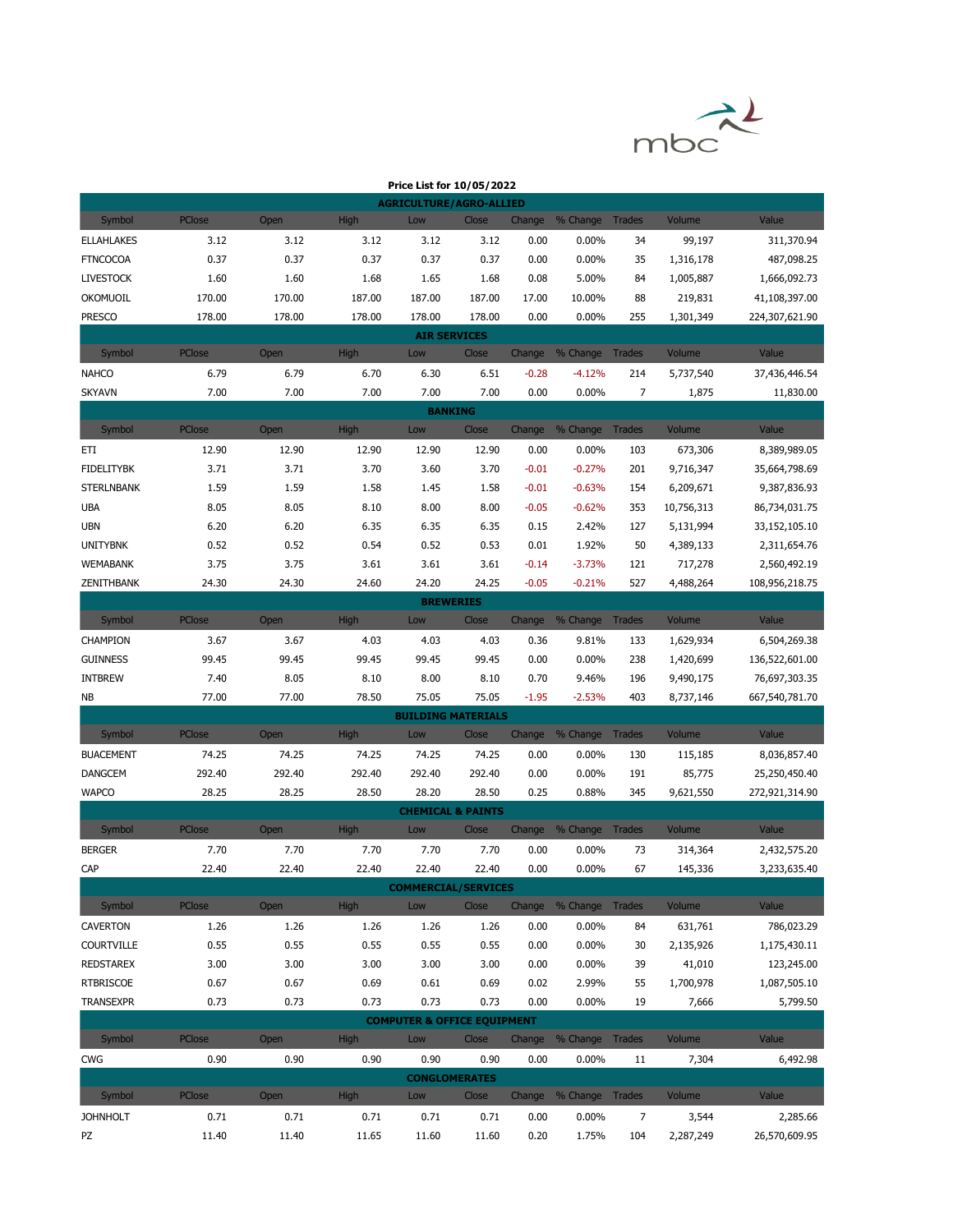| <b>SCOA</b>                                                                                             | 1.94          | 1.94     | 1.94                                              | 1.94                                | 1.94                       | 0.00    | 0.00%                  | 8             | 8,500      | 15,319.95      |  |  |
|---------------------------------------------------------------------------------------------------------|---------------|----------|---------------------------------------------------|-------------------------------------|----------------------------|---------|------------------------|---------------|------------|----------------|--|--|
| <b>TRANSCORP</b>                                                                                        | 1.16          | 1.16     | 1.21                                              | 1.19                                | 1.21                       | 0.05    | 4.31%                  | 311           | 41,337,972 | 49,618,137.74  |  |  |
| <b>UACN</b>                                                                                             | 13.00         | 13.00    | 13.50                                             | 13.30                               | 13.50                      | 0.50    | 3.85%                  | 139           | 3,396,529  | 45,676,812.30  |  |  |
| <b>UNILEVER</b>                                                                                         | 14.00         | 14.00    | 15.40                                             | 14.90                               | 15.30                      | 1.30    | 9.29%                  | 150           | 5,109,134  | 78,254,924.70  |  |  |
| <b>CONSTRUCTION</b>                                                                                     |               |          |                                                   |                                     |                            |         |                        |               |            |                |  |  |
| Symbol                                                                                                  | <b>PClose</b> | Open     | <b>High</b>                                       | Low                                 | Close                      |         | Change % Change Trades |               | Volume     | Value          |  |  |
| <b>JBERGER</b>                                                                                          | 30.00         | 30.00    | 30.00                                             | 30.00                               | 30.00                      | 0.00    | 0.00%                  | 121           | 614,054    | 17,629,295.55  |  |  |
|                                                                                                         |               |          |                                                   | <b>ENGINEERING TECHNOLOGY</b>       |                            |         |                        |               |            |                |  |  |
| Symbol                                                                                                  | PClose        | Open     | High                                              | Low                                 | Close                      | Change  | % Change Trades        |               | Volume     | Value          |  |  |
| <b>CUTIX</b>                                                                                            | 2.74          | 2.74     | 2.74                                              | 2.74                                | 2.74                       | 0.00    | 0.00%                  | 85            | 658,527    | 1,719,686.90   |  |  |
| <b>TRIPPLEG</b>                                                                                         | 0.96          | 0.96     | 0.96                                              | 0.96                                | 0.96                       | 0.00    | 0.00%                  | 7             | 23,369     | 20,587.65      |  |  |
|                                                                                                         |               |          |                                                   | <b>FOOD/BEVERAGES &amp; TOBACCO</b> |                            |         |                        |               |            |                |  |  |
| PClose<br><b>High</b><br>Change<br>% Change Trades<br>Volume<br>Value<br>Symbol<br>Open<br>Low<br>Close |               |          |                                                   |                                     |                            |         |                        |               |            |                |  |  |
| <b>BUAFOODS</b>                                                                                         | 59.50         | 59.50    | 63.00                                             | 61.00                               | 63.00                      | 3.50    | 5.88%                  | 165           | 1,594,532  | 93,192,885.70  |  |  |
| <b>CADBURY</b>                                                                                          | 14.90         | 14.90    | 16.35                                             | 16.35                               | 16.35                      | 1.45    | 9.73%                  | 172           | 2,022,787  | 33,052,567.05  |  |  |
| DANGSUGAR                                                                                               | 16.25         | 16.25    | 16.55                                             | 16.30                               | 16.55                      | 0.30    | 1.85%                  | 245           | 2,002,703  | 32,889,965.85  |  |  |
| <b>FLOURMILL</b>                                                                                        | 34.40         | 34.40    | 34.50                                             | 34.20                               | 34.50                      | 0.10    | 0.29%                  | 144           | 763,554    | 26,284,403.55  |  |  |
| <b>HONYFLOUR</b>                                                                                        | 3.68          | 3.68     | 3.70                                              | 3.68                                | 3.68                       | 0.00    | 0.00%                  | 152           | 5,444,737  | 20,066,491.14  |  |  |
| <b>NASCON</b>                                                                                           | 12.60         | 12.60    | 12.60                                             | 12.60                               | 12.60                      | 0.00    | 0.00%                  | 71            | 138,435    | 1,738,099.45   |  |  |
| <b>NESTLE</b>                                                                                           | 1,400.00      | 1,400.00 | 1,400.00                                          | 1,400.00                            | 1,400.00                   | 0.00    | 0.00%                  | 134           | 39,872     | 55,839,066.50  |  |  |
| <b>NNFM</b>                                                                                             | 10.00         | 10.00    | 10.00                                             | 10.00                               | 10.00                      | 0.00    | 0.00%                  | 36            | 143,920    | 1,475,585.50   |  |  |
| <b>TANTALIZER</b>                                                                                       | 0.20          | 0.20     | 0.20                                              | 0.20                                | 0.20                       | 0.00    | 0.00%                  | 15            | 1,033,350  | 206,670.00     |  |  |
|                                                                                                         |               |          |                                                   |                                     | <b>HEALTHCARE</b>          |         |                        |               |            |                |  |  |
| Symbol                                                                                                  | <b>PClose</b> | Open     | <b>High</b>                                       | Low                                 | Close                      | Change  | % Change               | Trades        | Volume     | Value          |  |  |
| <b>FIDSON</b>                                                                                           | 10.35         | 10.35    | 10.40                                             | 10.30                               | 10.30                      | $-0.05$ | $-0.48%$               | 129           | 1,107,234  | 11,408,780.72  |  |  |
| <b>GLAXOSMITH</b>                                                                                       | 6.35          | 6.35     | 6.95                                              | 6.95                                | 6.95                       | 0.60    | 9.45%                  | 140           | 991,468    | 6,822,148.10   |  |  |
| MAYBAKER                                                                                                | 4.40          | 4.40     | 4.84                                              | 4.78                                | 4.84                       | 0.44    | 10.00%                 | 96            | 1,862,663  | 8,992,632.71   |  |  |
| <b>MORISON</b>                                                                                          | 2.18          | 2.18     | 2.18                                              | 2.18                                | 2.18                       | 0.00    | 0.00%                  | 7             | 3,342      | 7,987.38       |  |  |
| NEIMETH                                                                                                 | 1.64          | 1.64     | 1.64                                              | 1.64                                | 1.64                       | 0.00    | 0.00%                  | 54            | 666,443    | 1,093,433.25   |  |  |
| PHARMDEKO                                                                                               | 1.60          | 1.60     | 1.60                                              | 1.60                                | 1.60                       | 0.00    | 0.00%                  | 7             | 5,000      | 8,000.00       |  |  |
|                                                                                                         |               |          |                                                   |                                     | <b>HOTEL &amp; TOURISM</b> |         |                        |               |            |                |  |  |
| Symbol                                                                                                  | PClose        | Open     | High                                              | Low                                 | Close                      | Change  | % Change Trades        |               | Volume     | Value          |  |  |
| IKEJAHOTEL                                                                                              | 1.30          | 1.30     | 1.30                                              | 1.30                                | 1.30                       | 0.00    | 0.00%                  | 44            | 1,490,339  | 1,934,225.10   |  |  |
| <b>TRANSCOHOT</b>                                                                                       | 4.05          | 4.05     | 4.05                                              | 4.05                                | 4.05                       | 0.00    | 0.00%                  | 11            | 1,397      | 6,146.80       |  |  |
|                                                                                                         |               |          |                                                   | <b>INDUSTRIAL/DOMESTIC PRODUCTS</b> |                            |         |                        |               |            |                |  |  |
| Symbol                                                                                                  | PClose        | Open     | High                                              | Low                                 | <b>Close</b>               | Change  | % Change Trades        |               | Volume     | Value          |  |  |
| ALEX                                                                                                    | 7.20          | 7.20     | 7.20                                              | $7.20$                              | 7.20                       | 0.00    | $0.00\%$               | 6             | 5,280      | 34,320.00      |  |  |
| <b>BETAGLAS</b>                                                                                         | 57.00         | 57.00    | 57.00                                             | 57.00                               | 57.00                      | 0.00    | 0.00%                  | 50            | 15,439     | 877,271.50     |  |  |
| MEYER                                                                                                   | 3.00          | 3.00     | 3.00                                              | 3.00                                | 3.00                       | 0.00    | 0.00%                  | 14            | 16,775     | 45,340.80      |  |  |
| VITAFOAM                                                                                                | 24.30         | 24.30    | 24.45                                             | 24.45                               | 24.45                      | 0.15    | 0.62%                  | 125           | 776,264    | 18,675,216.70  |  |  |
|                                                                                                         |               |          | <b>INFORMATION &amp; COMMUNICATION TECHNOLOGY</b> |                                     |                            |         |                        |               |            |                |  |  |
| Symbol                                                                                                  | PClose        | Open     | <b>High</b>                                       | Low                                 | Close                      |         | Change % Change Trades |               | Volume     | Value          |  |  |
| AIRTELAFRI                                                                                              | 1,400.00      | 1,400.00 | 1,400.00                                          | 1,400.00                            | 1,400.00                   | 0.00    | 0.00%                  | 59            | 1,555      | 2,226,535.80   |  |  |
| <b>CHAMS</b>                                                                                            | 0.23          | 0.23     | 0.23                                              | 0.23                                | 0.23                       | 0.00    | 0.00%                  | 44            | 673,582    | 154,392.31     |  |  |
| ETRANZACT                                                                                               | 2.90          | 2.90     | 2.90                                              | 2.90                                | 2.90                       | 0.00    | 0.00%                  | 6             | 5,000      | 14,000.00      |  |  |
| <b>MTNN</b>                                                                                             | 249.00        | 249.00   | 240.00                                            | 240.00                              | 240.00                     | $-9.00$ | $-3.61%$               | 881           | 2,484,452  | 639,462,988.50 |  |  |
|                                                                                                         |               |          |                                                   |                                     | <b>INSURANCE</b>           |         |                        |               |            |                |  |  |
| Symbol                                                                                                  | PClose        | Open     | <b>High</b>                                       | Low                                 | Close                      | Change  | % Change               | <b>Trades</b> | Volume     | Value          |  |  |
| AFRINSURE                                                                                               | 0.20          | 0.20     | 0.20                                              | 0.20                                | 0.20                       | 0.00    | 0.00%                  | 14            | 325        | 65.00          |  |  |
| AIICO                                                                                                   | 0.76          | 0.76     | 0.80                                              | 0.75                                | 0.75                       | $-0.01$ | $-1.32%$               | 142           | 8,765,780  | 6,692,104.71   |  |  |
| <b>CHIPLC</b>                                                                                           | 0.63          | 0.63     | 0.64                                              | 0.58                                | 0.63                       | 0.00    | 0.00%                  | 32            | 3,516,077  | 2,182,149.64   |  |  |
| <b>CORNERST</b>                                                                                         | 0.58          | 0.58     | 0.61                                              | 0.61                                | 0.61                       | 0.03    | 5.17%                  | 29            | 156,500    | 95,095.00      |  |  |
| <b>CUSTODIAN</b>                                                                                        | 7.00          | 7.00     | 7.15                                              | 7.15                                | 7.15                       | 0.15    | 2.14%                  | 61            | 1,611,585  | 11,527,460.10  |  |  |
| <b>GUINEAINS</b>                                                                                        | 0.20          | 0.20     | 0.20                                              | 0.20                                | 0.20                       | 0.00    | 0.00%                  | 12            | 420,000    | 84,000.00      |  |  |
| LASACO                                                                                                  | 1.10          | 1.10     | 1.12                                              | $1.10\,$                            | 1.11                       | 0.01    | 0.91%                  | 66            | 1,915,569  | 2,124,020.90   |  |  |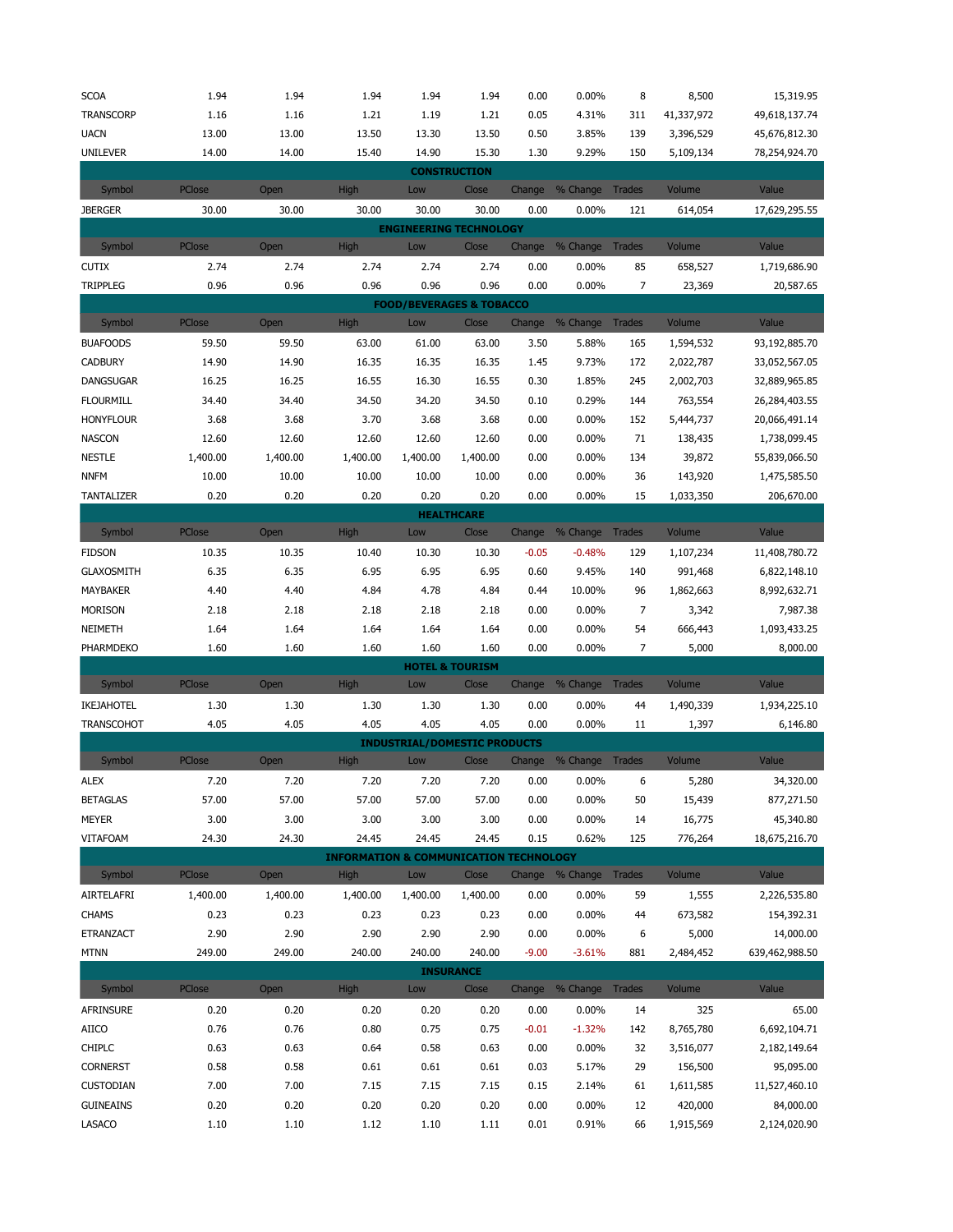| LINKASSURE        | 0.58          | 0.58     | 0.63        | 0.63                                | 0.63     | 0.05    | 8.62%                  | 34            | 405,172    | 255,258.36       |
|-------------------|---------------|----------|-------------|-------------------------------------|----------|---------|------------------------|---------------|------------|------------------|
| MANSARD           | 2.20          | 2.20     | 2.34        | 2.20                                | 2.30     | 0.10    | 4.55%                  | 92            | 945,255    | 2,125,805.32     |
| <b>MBENEFIT</b>   | 0.26          | 0.26     | 0.25        | 0.24                                | 0.25     | $-0.01$ | $-3.85%$               | 37            | 4,036,600  | 984,365.00       |
| <b>NEM</b>        | 4.03          | 4.03     | 4.14        | 4.14                                | 4.14     | 0.11    | 2.73%                  | 49            | 360,312    | 1,499,244.18     |
| <b>NIGERINS</b>   | 0.21          | 0.21     | 0.21        | 0.21                                | 0.21     | 0.00    | 0.00%                  | 10            | 77,750     | 15,987.50        |
| <b>PRESTIGE</b>   | 0.44          | 0.44     | 0.44        | 0.44                                | 0.44     | 0.00    | 0.00%                  | 18            | 46,126     | 19,393.32        |
| <b>REGALINS</b>   | 0.30          | 0.30     | 0.30        | 0.27                                | 0.29     | $-0.01$ | $-3.33%$               | 69            | 11,976,295 | 3,311,602.55     |
| SOVRENINS         | 0.26          | 0.26     | 0.28        | 0.26                                | 0.28     | 0.02    | 7.69%                  | 26            | 8,009,450  | 2,117,020.15     |
| <b>SUNUASSUR</b>  | 0.31          | 0.31     | 0.32        | 0.28                                | 0.32     | 0.01    | 3.23%                  | 29            | 494,785    | 149,142.90       |
| <b>WAPIC</b>      | 0.42          | 0.42     | 0.44        | 0.44                                | 0.44     | 0.02    | 4.76%                  | 79            | 632,250    | 277,459.92       |
|                   |               |          |             | <b>LEASING</b>                      |          |         |                        |               |            |                  |
| Symbol            | PClose        | Open     | <b>High</b> | Low                                 | Close    | Change  | % Change Trades        |               | Volume     | Value            |
| CILEASING         | 3.50          | 3.50     | 3.50        | 3.50                                | 3.50     | 0.00    | 0.00%                  | 21            | 12,760     | 40,839.02        |
|                   |               |          |             | <b>MARITIME</b>                     |          |         |                        |               |            |                  |
| Symbol            | <b>PClose</b> | Open     | <b>High</b> | Low                                 | Close    |         | Change % Change Trades |               | Volume     | Value            |
| <b>JAPAULGOLD</b> | 0.30          | 0.30     | 0.32        | 0.29                                | 0.30     | 0.00    | 0.00%                  | 80            | 2,969,235  | 918,061.81       |
|                   |               |          |             | <b>MORTGAGE COMPANY</b>             |          |         |                        |               |            |                  |
| Symbol            | PClose        | Open     | High        | Low                                 | Close    | Change  | % Change               | <b>Trades</b> | Volume     | Value            |
| ABBEYBDS          | 1.23          | 1.23     | 1.27        | 1.27                                | 1.27     | 0.04    | 3.25%                  | 16            | 7,769,145  | 9,866,814.15     |
|                   |               |          |             | <b>NATURAL RESOURCES</b>            |          |         |                        |               |            |                  |
| Symbol            | PClose        | Open     | <b>High</b> | Low                                 | Close    | Change  | % Change               | <b>Trades</b> | Volume     | Value            |
| IMG               | 8.60          | 8.60     | 8.60        | 8.60                                | 8.60     | 0.00    | 0.00%                  | 23            | 5,772      | 54,545.40        |
| <b>MULTIVERSE</b> | 0.20          | 0.20     | 0.22        | 0.22                                | 0.22     | 0.02    | 10.00%                 | 56            | 3,581,756  | 786,196.32       |
|                   |               |          |             | <b>OTHER FINANCIAL INSTITUTIONS</b> |          |         |                        |               |            |                  |
| Symbol            | PClose        | Open     | High        | Low                                 | Close    |         | Change % Change        | Trades        | Volume     | Value            |
| <b>ACCESSCORP</b> | 9.55          | 9.55     | 9.60        | 9.55                                | 9.55     | 0.00    | 0.00%                  | 372           | 7,943,578  | 76,188,975.40    |
| AFRIPRUD          | 6.05          | 6.05     | 6.00        | 6.00                                | 6.00     | $-0.05$ | $-0.83%$               | 130           | 478,308    | 2,879,572.80     |
| <b>DEAPCAP</b>    | 0.20          | 0.20     | 0.20        | 0.20                                | 0.20     | 0.00    | 0.00%                  | 8             | 19,700     | 3,940.00         |
| <b>FBNH</b>       | 12.10         | 12.10    | 12.40       | 12.00                               | 12.40    | 0.30    | 2.48%                  | 277           | 14,089,247 | 171,283,204.00   |
| <b>FCMB</b>       | 3.60          | 3.60     | 3.60        | 3.60                                | 3.60     | 0.00    | 0.00%                  | 133           | 3,182,215  | 11,441,569.43    |
| <b>GTCO</b>       | 23.75         | 23.75    | 23.80       | 23.60                               | 23.75    | 0.00    | 0.00%                  | 651           | 51,963,194 | 1,228,081,184.00 |
| JAIZBANK          | 0.85          | 0.85     | 0.85        | 0.85                                | 0.85     | 0.00    | 0.00%                  | 83            | 325,301    | 259,387.72       |
| <b>NGXGROUP</b>   | 24.10         | 24.10    | 24.10       | 24.05                               | 24.10    | 0.00    | 0.00%                  | 94            | 5,492,130  | 132,139,076.50   |
| <b>NPFMCRFBK</b>  | 2.00          | 2.00     | 2.00        | 2.00                                | 2.00     | 0.00    | 0.00%                  | 55            | 335,121    | 698,745.50       |
| <b>ROYALEX</b>    | 1.11          | 1.11     | 1.21        | 1.00                                | 1.21     | 0.10    | 9.01%                  | 59            | 1,150,054  | 1,252,313.98     |
| <b>STANBIC</b>    | 34.20         | 34.20    | 34.20       | 34.20                               | 34.20    | 0.00    | 0.00%                  | 110           | 25,750     | 912,414.30       |
| <b>UCAP</b>       | 13.30         | 13.30    | 13.70       | 13.30                               | 13.65    | 0.35    | 2.63%                  | 203           | 4,865,733  | 65,452,972.60    |
| VERITASKAP        | 0.21          | 0.21     | 0.22        | 0.21                                | 0.21     | 0.00    | 0.00%                  | 27            | 1,004,070  | 213,881.10       |
|                   |               |          |             | <b>PETROLEUM(MARKETING)</b>         |          |         |                        |               |            |                  |
| Symbol            | PClose        | Open     | <b>High</b> | Low                                 | Close    |         | Change % Change Trades |               | Volume     | Value            |
| <b>ARDOVA</b>     | 13.80         | 13.80    | 13.80       | 13.80                               | 13.80    | 0.00    | 0.00%                  | 101           | 431,605    | 5,805,468.90     |
| CONOIL            | 31.50         | 31.50    | 31.50       | 31.50                               | 31.50    | 0.00    | 0.00%                  | 83            | 383,558    | 13,117,816.45    |
| <b>ETERNA</b>     | 7.26          | 7.26     | 7.26        | 7.26                                | 7.26     | 0.00    | 0.00%                  | 69            | 91,081     | 643,066.65       |
| <b>MRS</b>        | 12.40         | 12.40    | 12.40       | 12.40                               | 12.40    | 0.00    | 0.00%                  | 29            | 9,564      | 124,370.95       |
| <b>OANDO</b>      | 5.60          | 5.60     | 6.00        | 5.70                                | 6.00     | 0.40    | 7.14%                  | 300           | 13,596,862 | 80,855,986.17    |
| <b>SEPLAT</b>     | 1,200.00      | 1,200.00 | 1,200.00    | 1,200.00                            | 1,200.00 | 0.00    | 0.00%                  | 74            | 135,543    | 169,853,005.20   |
| <b>TOTAL</b>      | 234.50        | 234.50   | 234.50      | 234.50                              | 234.50   | 0.00    | 0.00%                  | 144           | 221,758    | 51,753,037.90    |
|                   |               |          |             | <b>PRINTING &amp; PUBLISHING</b>    |          |         |                        |               |            |                  |
| Symbol            | PClose        | Open     | <b>High</b> | Low                                 | Close    |         | Change % Change Trades |               | Volume     | Value            |
| <b>ACADEMY</b>    | 1.85          | 1.85     | 1.85        | 1.85                                | 1.85     | 0.00    | 0.00%                  | 31            | 584,550    | 998,968.61       |
| <b>LEARNAFRCA</b> | 2.40          | 2.40     | 2.40        | 2.40                                | 2.40     | 0.00    | 0.00%                  | 37            | 129,803    | 307,954.26       |
| UPL               | 2.94          | 2.94     | 2.94        | 2.94                                | 2.94     | 0.00    | 0.00%                  | 32            | 47,210     | 135,225.50       |
|                   |               |          |             | <b>REAL ESTATE</b>                  |          |         |                        |               |            |                  |
| Symbol            | PClose        | Open     | <b>High</b> | Low                                 | Close    | Change  | % Change Trades        |               | Volume     | Value            |
| <b>SFSREIT</b>    | 77.00         | 77.00    | 77.00       | 77.00                               | 77.00    | 0.00    | 0.00%                  | 28            | 27,386     | 1,913,395.30     |